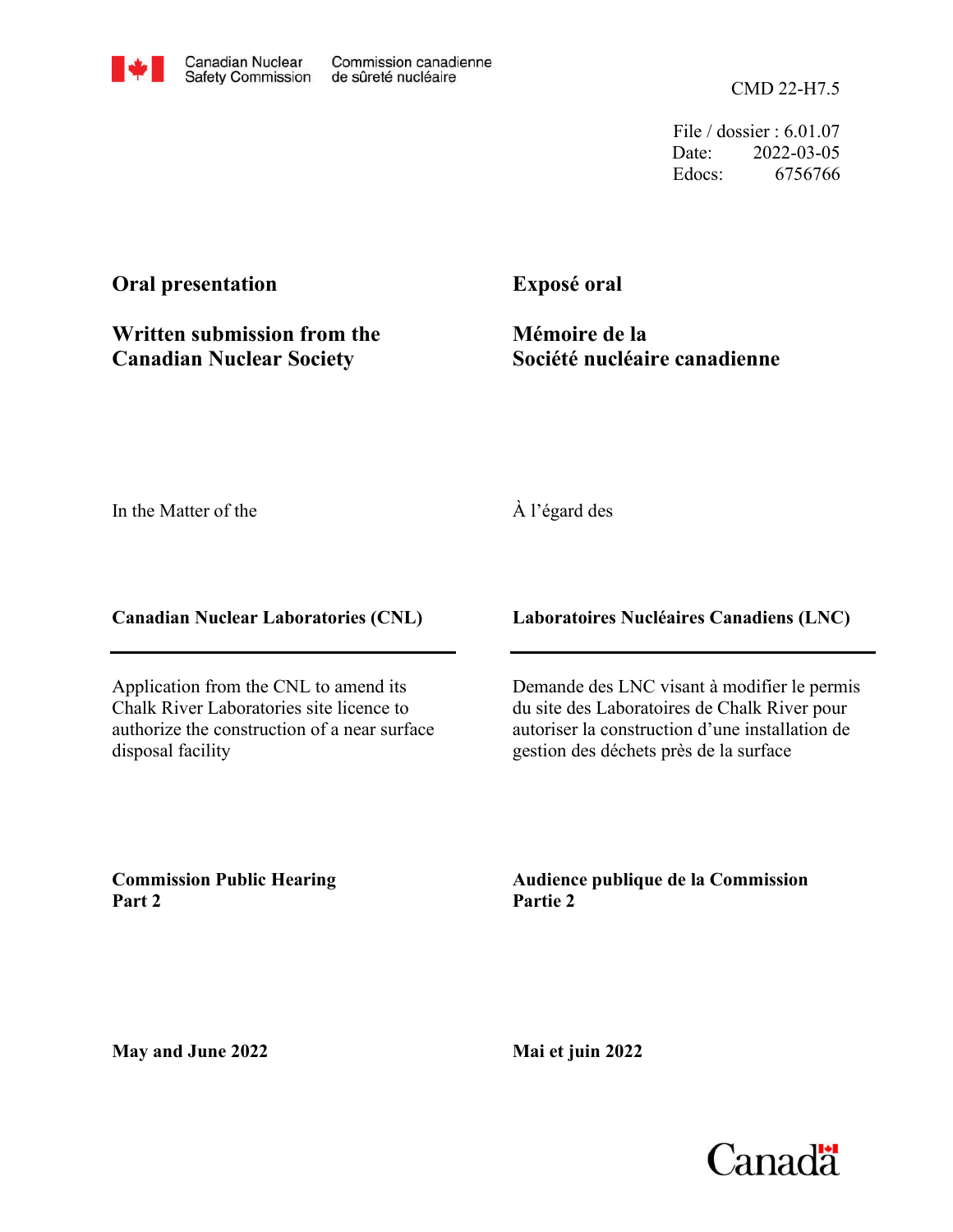**Intervention by the Canadian Nuclear Society (CNS) Before the Canadian Nuclear Safety Commission (CNSC)**

**Application Canadian Nuclear Laboratories (CNL) For the assessment of its proposed Near Surface Disposal Facility (NSDF) (Ref 2022-H-07)**

**The Canadian Nuclear Society (CNS) 998 Bloor St W, #501 Toronto, Ontario, M6H 1L0 (416) 977-7620 Email:** cns\_office@cns-snc.ca **BORTHE AUCLEAIRE CANAD**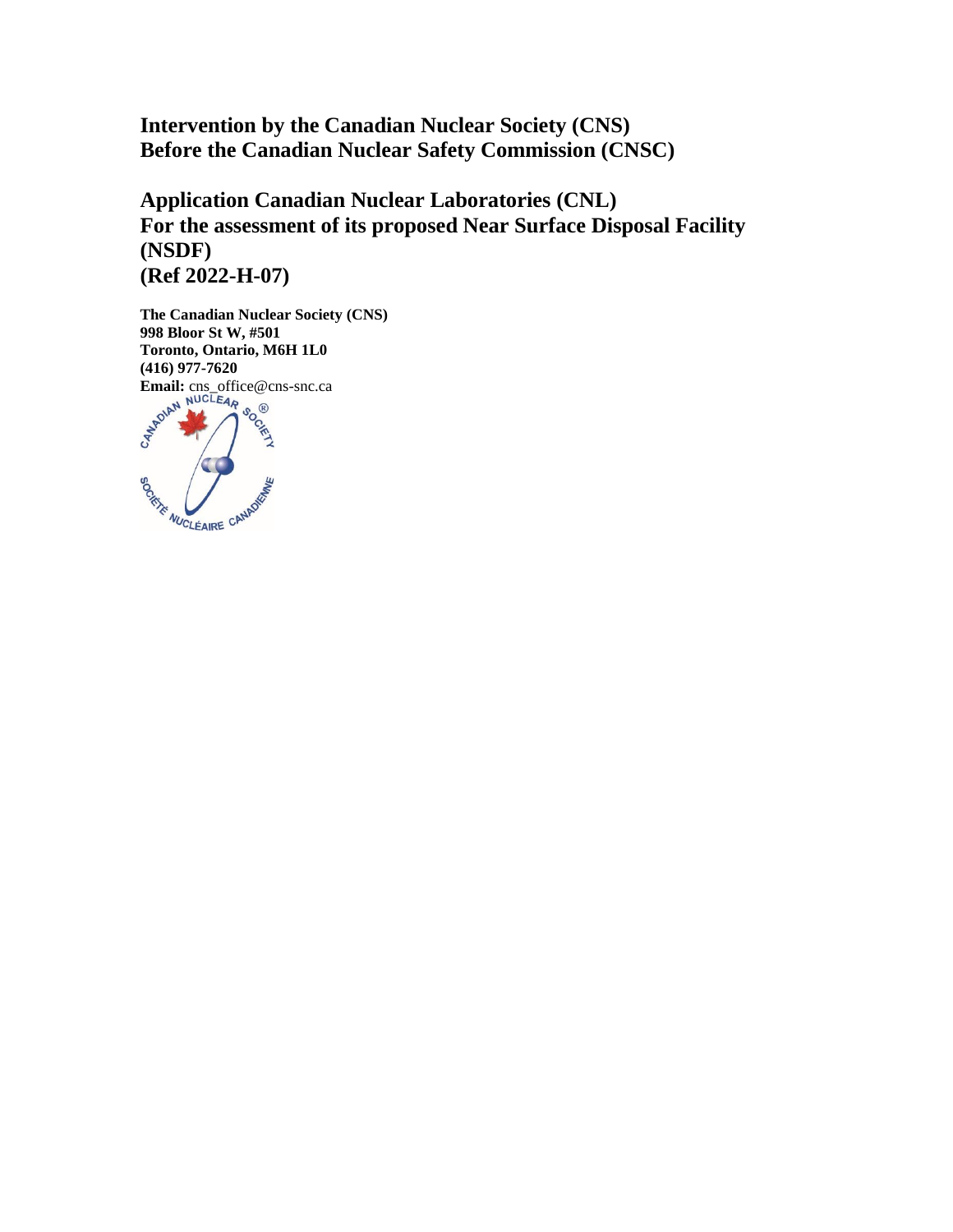#### **Introduction**

The Canadian Nuclear Society (CNS) views with great interest the proposal by Canadian Nuclear Laboratories (CNL) for the Near Surface Disposal Facility (NSDF) by the Canadian Nuclear Safety Commission (CNSC). In this short paper, the CNS will present its independent and professional perspective on the importance of the NSDF as pertains to nuclear science in Canada.

The CNS is Canada's learned society of nuclear science and technology professionals. We represent more than 1,000 professionals, scientists and other researchers, engineers and other nuclear professionals engaged in various aspects within Canada's nuclear industry. Our mandate is to provide accurate and objective information on nuclear science, engineering and technology. The CNS believes that the views of Canada's nuclear professionals, as embodied by its learned society, may provide useful assistance to the CNSC in its deliberations.

It is the purpose of this submission to provide our Society's professional views on the importance of these licensing decisions.

#### **Nuclear Power in Canada**

Nuclear technology plays an important role in Canada, and it has done so for more than 60 years. Canada was the second nation after the USA and its 1942 Chicago Pile to demonstrate controlled fission with the startup of the ZEEP reactor at Chalk River Laboratories (CRL), currently known as Canadian Nuclear Laboratories (CNL). Moreover, Canada was one of the first nations to build a demonstration nuclear power reactor, the NPD reactor at Rolphton in 1962. And it was the second nation in the world to build and operate a multi-unit commercial nuclear power station, Pickering NGS.

Canada is one of the very few nations of the world in which all of the following activities take place:

- Design of nuclear reactor technology
- Construction and operation of nuclear power plants
- Uranium mining and fuel fabrication and production
- Medical and industrial isotope production
- Decommissioning, environmental remediation and high-level, long-term waste management
- Full scope nuclear laboratory services and R&D
- Post secondary nuclear education up to doctorate level.

Canada is the second largest producer of commercial uranium in the world, with annual production averaging approximately 10,000 tonnes of uranium consistently over the past 40 years. Other than enrichment it has all of the facilities and technology to provide the full spectrum of uranium supply, both to meet Canada's needs and to supply uranium for nuclear power plants in other nations as well.

Canada is one of the very few nations to innovate, develop and deploy a domestic nuclear reactor technology, the CANDU, and its success has been shown by its extensive, safe, and economic operation in Canada as well as South Korea, Romania, Argentina, and China. In all of these countries, CANDU technology has been shown to be both reliable and economic, providing large quantities of baseload electricity to meet these nations' energy needs. Canada's CANDU technology was also adopted by India and Pakistan, and in the case of India, their heavy water reactor technology is to this day the mainstay of that country's commercial power program.

The following is a list of operating CANDU reactors, both in Canada and around the world.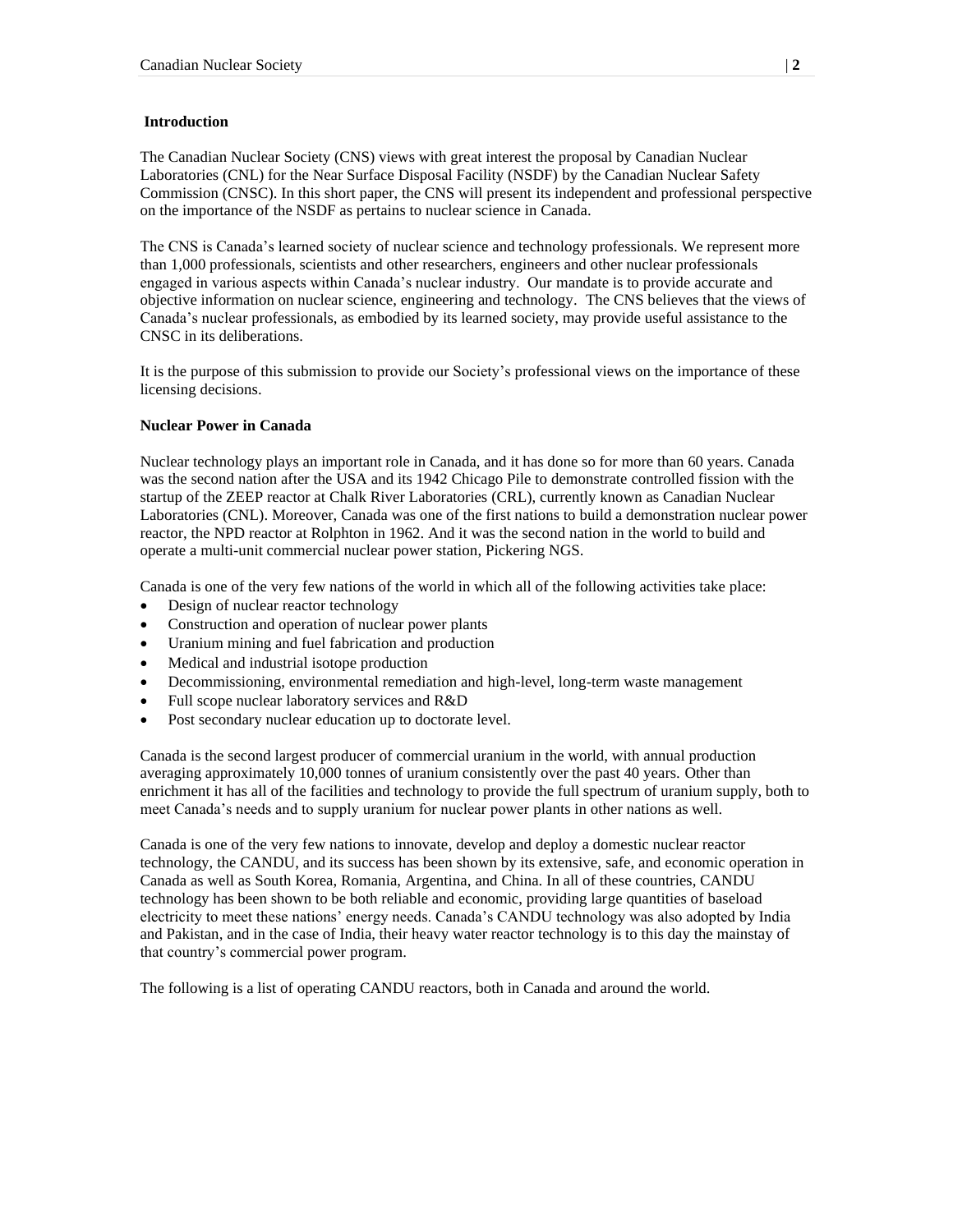| <b>Reactor</b>              | In<br><b>Service</b> | Capacity<br>(MW) |
|-----------------------------|----------------------|------------------|
| Point Lepreau               | 1983                 | 680              |
| Wolsong <sub>2</sub>        | 1997                 | 730              |
| Wolsong <sub>3</sub>        | 1998                 | 729              |
| Wolsong 4                   | 1999                 | 730              |
| Embalse                     | 1984                 | 648              |
| Cernavoda 1                 | 1996                 | 706              |
| Cernavoda 2                 | 2007                 | 705              |
| Oinshan 4                   | 2002                 | 700              |
| Qinshan 5                   | 2003                 | 700              |
| Pickering 1                 | 1971                 | 542              |
| Pickering 4                 | 1973                 | 542              |
| Pickering 5                 | 1983                 | 540              |
| Pickering 6                 | 1984                 | 540              |
| Pickering 7                 | 1985                 | 540              |
| Pickering 8                 | 1986                 | 540              |
| Bruce 1                     | 1977                 | 825              |
| Bruce 2                     | 1978                 | 825              |
| Bruce 3                     | 1978                 | 825              |
| Bruce 4                     | 1979                 | 825              |
| Bruce 5                     | 1985                 | 872              |
| Bruce 6                     | 1984                 | 872              |
| Bruce 7                     | 1986                 | 872              |
| Bruce 8                     | 1987                 | 872              |
| Darlington 1                | 1992                 | 934              |
| Darlington 2                | 1990                 | 934              |
| Darlington 3                | 1993                 | 934              |
| Darlington 4                | 1993                 | 934              |
| CNS Nuclear Canada Vearbook |                      | 2010.            |

#### **Table I: CANDU Nuclear Reactor Performance**

*CNS Nuclear Canada Yearbook, 2019.*

In total, these reactors have produced more than 3200 TWh of electricity during their years of operation.

#### **Importance of Canadian Nuclear Laboratories to Canada**

#### **The Current Situation**

Canadian Nuclear Laboratories (CNL) formerly known as Chalk River Laboratories (CRL), located near the town of Deep River, Ontario, is the largest nuclear research facility in Canada. It is also the largest publicly owned physics research facility of any kind in Canada. CRL was created during the Second World War as a location for Great Britain's participation in the Manhattan Project. This came about after the decision to move the research initiatives from the Montreal Laboratories in Montreal to a new site north of Ottawa.

Since that time, all of the major developments of basic nuclear science have come from the former CRL. These have included basic research and development of nuclear medicine, production of radioisotopes used in nuclear medicine, research of materials and testing under neutron bombardment, neutron scanning of interior structures of solid materials, testing and development of nuclear fuels, materials and components for power generation.

Thus, CNL/CRL is an old nuclear research site, one of the oldest in the world. This is highly relevant to the need for NSDF. As a site in use for more than 80 years, there are significant amounts of low-level nuclear materials deposited over the years by methods such as burial trenches in sand. In addition, many of the buildings of CRL are old, some more than half a century, and are now being replaced with new buildings.